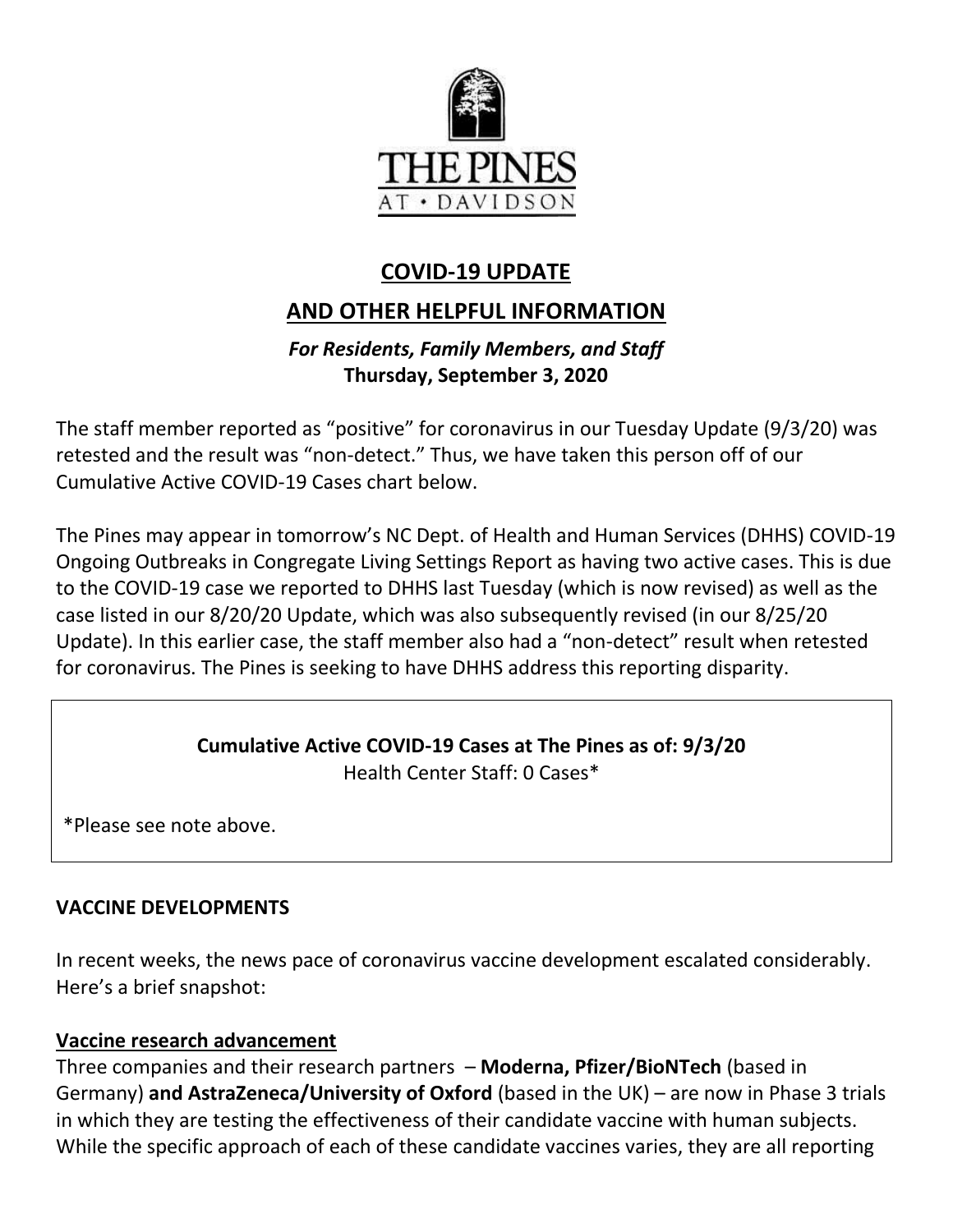to stimulate the production of sufficient antibodies to block coronavirus from spreading through the body, and the Pfizer candidate is also stimulating the creation of T-cells which help our immune systems "remember" that they should block the virus.

- o Thousands of individuals, including in the U.S., are being recruited to participate in Phase 3 trials. Moderna is also actively recruiting older adults to participate to ensure the safety and effectiveness of its candidate vaccine for this particularly vulnerable population.
- o All three companies hope to have their vaccines ready for final, expedited FDA review by early November. However, public health officials confirm there is no certainty in this timeline. Much examination by the FDA and its advisory groups must occur before a vaccine can be "stamped" for approval and production.
- o Both intramuscular shots in the upper arm (typical of most other vaccines) and a nasal spray version are being tested at this time. There is also likelihood that two doses of vaccine would be needed to achieve immunity.

# **Prioritization and availability of vaccination doses**

Development of safe and effective coronavirus vaccines is just the first critical step. Production and equitable distribution of several hundred million of doses needed for our U.S. population and the billions needed for our global population is another significant aspect of the vaccine effort which has recently gotten widespread attention.

- o Just yesterday (September 2), the Centers for Disease Control and Prevention (CDC) issued a letter advising all states to prepare their state's COVID-19 vaccine distribution plan for readiness by the end of October/early November. The CDC does not promise a vaccine will be approved or available by then, but it does encourage states to be prepared.
- o The National Academy of Sciences is seeking public comment on its draft report issued this week which details a four-phased vaccine distribution effort that prioritizes key population groups and the order in which they would receive vaccine doses. The Pines leadership team is very pleased to see that healthcare workers and first responders are included in the highest priority group to receive available doses, and vulnerable populations, including older adults living in longterm care settings, are among the second priority group.

# **ADDITIONAL INFORMATION**

# **Aquesta Bank**

The Pines is finalizing its lease agreement with Aquesta so that it can provide on-site banking services for residents. Fifth Third Bank will not be vacating The Pines, however, until early October in order to comply with state regulations regarding the closing of safety deposit boxes located in this office.